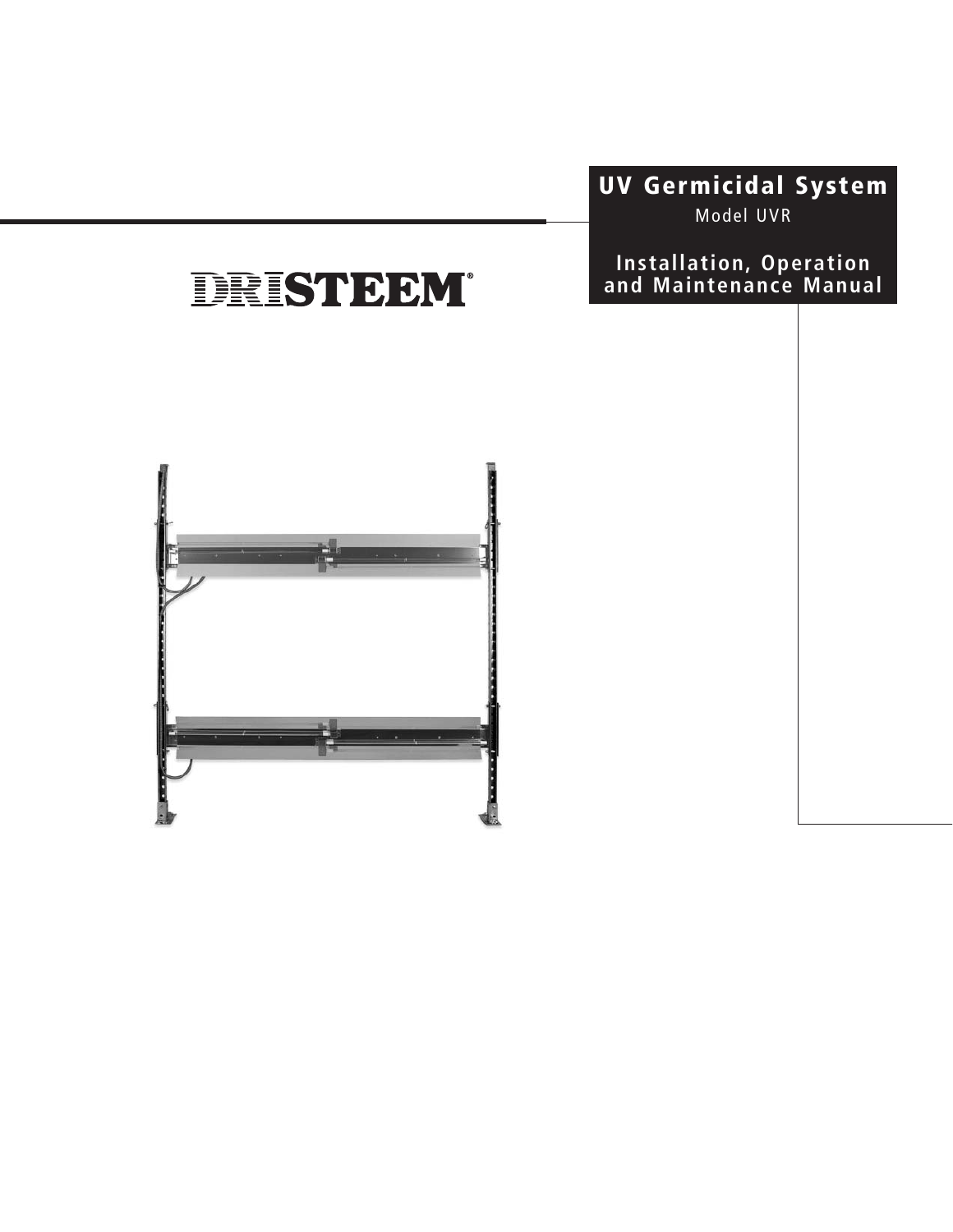# **Table of contents**

| <b>Installation</b> |
|---------------------|
|                     |
|                     |
|                     |
|                     |
|                     |
| <b>Operation</b>    |
|                     |
| <b>Maintenance</b>  |
|                     |
|                     |
|                     |
|                     |
|                     |
|                     |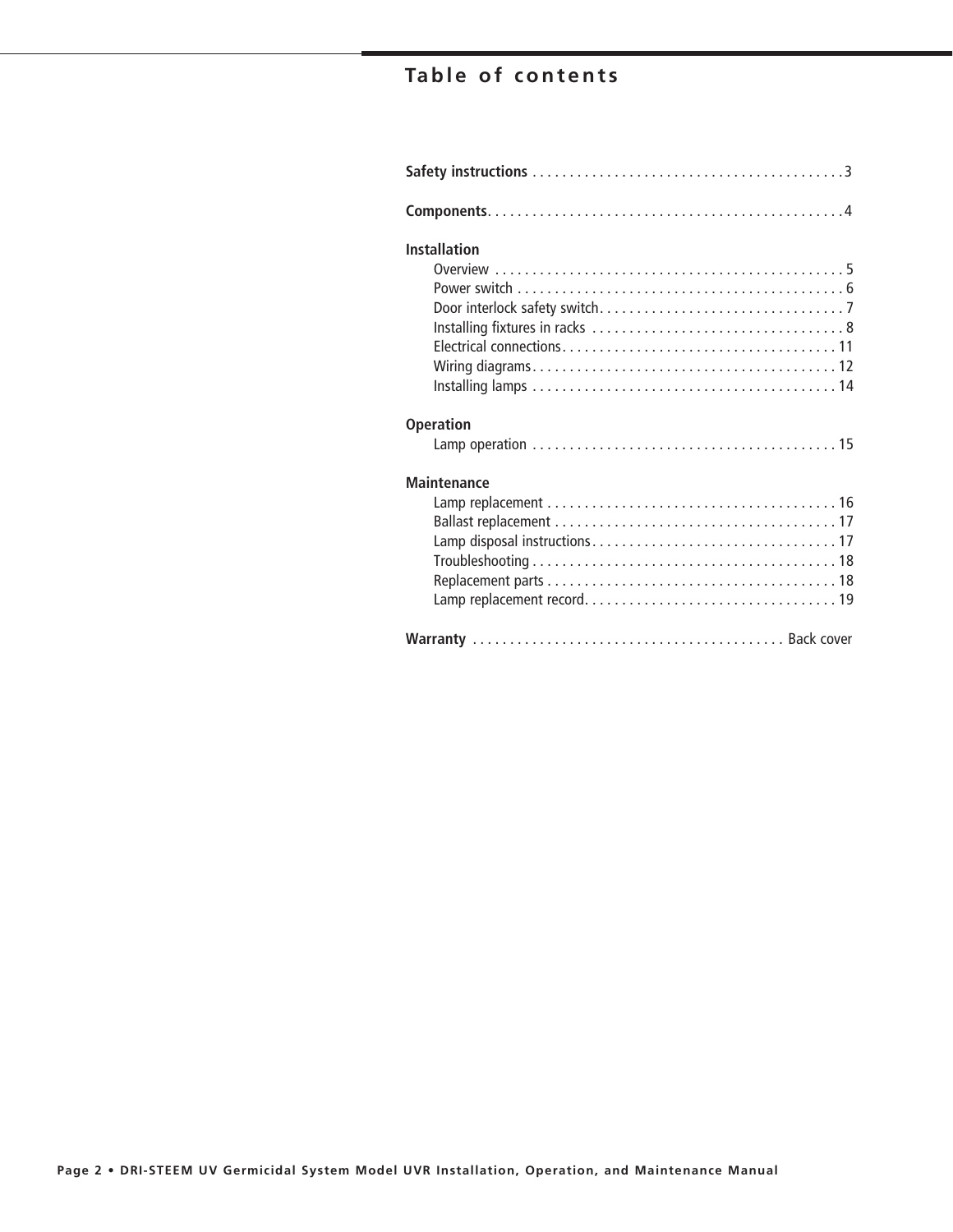Please read the safety and installation instructions in this manual to help ensure a correct and safe installation of DRI-STEEM UV Germicidal Systems.

### **W A R N I N G !**

Avoid exposure. DRI-STEEM's UV Germicidal Systems have lamps that emit ultraviolet light in the UVC (germicidal) bandwidth when energized. UVC light is harmful to skin and eyes and can cause shortand long-term serious skin damage, burns, and eye injury either from direct or reflected exposure. To reduce personal injury risk, install only in applications providing adequate protection to area occupants. Do not operate within energized lamp's illumination (direct or reflected) without personal protective equipment such as UVC blocking face shield, gloves, and skin protection. (Sunglasses and sunscreen do not protect against injury caused by UVC light.) Turn off all lamps before installing, replacing, cleaning, or performing any maintenance near fixtures. Install door interlock safety switches on all doors accessible to UV lamps.

Touching hot lamps can cause skin burns. After turning off electrical power to lamps, allow lamps to cool for several minutes before servicing.

Electrical shock from high voltage can cause serious injury. Shut off power before starting installation and do not turn power back on until complete.

Moving parts in air handling units can cause severe personal injury or death. Before entering an air handling unit disconnect and lock all power to the air handling unit. Unit can have multiple power supplies and/or remote disconnects. Do not enter the air handling unit until all moving parts have stopped moving.

Sharp edges and broken glass can cause personal injury. Wear protective gloves and safety glasses when handling lamps and sheet metal and when cutting sheet metal.

Lamps contain mercury, which can cause personal injury. If a lamp breaks, refer to the lamp disposal instructions on Page 17.

**CAUTION!** UV light can cause color changes or structural degradation of plastics, rubber, paper, and other nonmetallic materials used in the HVAC system.

- Install lamp fixture in location that prevents exposure of plastics, rubber, paper, and other non-metallic materials to UV light, or shield such materials with aluminum tape, sheet metal, or metal conduit.
- Shield electrical wires that receive direct or reflected UV illumination with aluminum tape, sheet metal, or conduit.
- Install lamp at least 8" (200 mm) away from equipment or components made with UV resistant plastic. If equipment or components are not made with UV resistant plastic — or if the UV resistance of the material is unknown — shield with aluminum tape or sheet metal.

### **Water may damage lamp fixture.**

- Install lamp fixtures far enough downstream of the cooling coil to prevent airborne water droplets from wetting the fixture. DRI-STEEM recommends installing fixture 12" to 24" (305 mm to 610 mm) from the coil face.
- Do not install lamp fixtures below a humidifier or any source of water.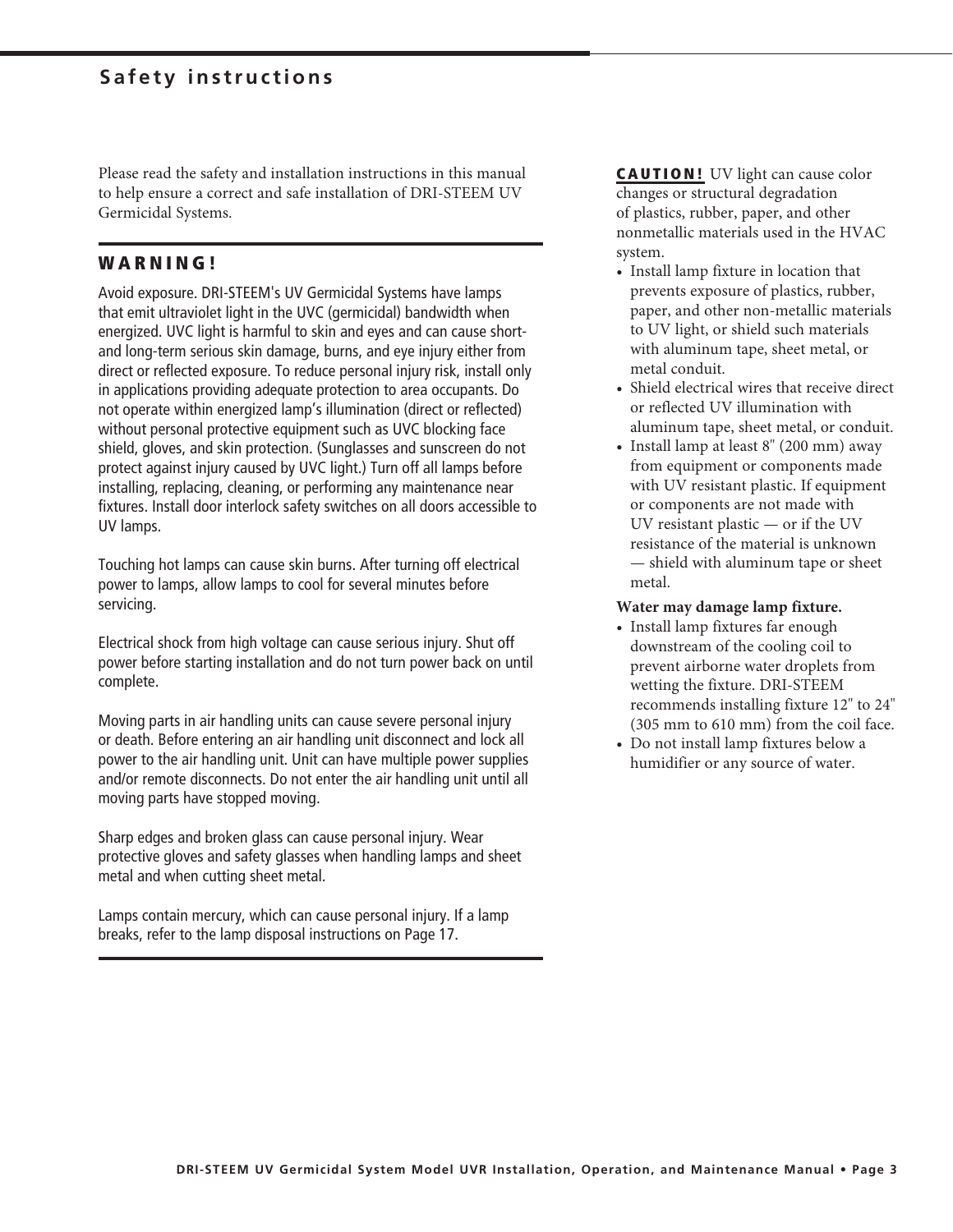### **Components and configurations**

#### **Components (see Figure 4-1)**

#### **1. Rotating lamp fixture**

 The lamp fixture rotates away from the coil, allowing easy access for lamp replacement.

#### **2. Hinge with quick release pin**

 To rotate the lamp fixture, simply pull the ring grip to release the pin from the hinged bracket.

#### **3. Ballast**

 Program-start ballast provides precise lamp filament preheat, optimizing lamp life. Operates with the following voltages: 120, 208, 240, and 277 VAC.

#### **4. Lamp**

 High output ultraviolet (UVC) germicidal lamp kills mold, viruses, bacteria, and all other microorganisms on coils and drain pans.

#### **5. Three-plane reflector**

 Polished three-plane aluminum reflector directs UV germicidal energy through coil.

#### **6. Terminal strip**

 The terminal strip, located behind the easily removed key-holed cover, provides access for quick field electrical connections.

#### **7. Support channel (optional)**

 The lamp fixture attaches easily to standard hole-punched channel supports, which can be provided by DRI-STEEM if requested, shipped loose.

### **8. Door interlock safety switch (optional; not shown)**

 Highly recommended for installation on any door with access to a UV germicidal lamp, the door interlock safety switch turns off the UV germicidal lamp when the door it is installed on opens, preventing accidental exposure. The switch requires manual reset.



### **Model UVR configurations**

Model UVR Germicidal Systems are applied to chilled water or refrigerant cooling coils.

Model UVR operates using 120, 208, 240, and 277 VAC.

Model UVR fits inside unobstructed duct widths from 48" to 144" (from 1219 mm to 3657 mm); and fits inside unobstructed duct heights from 24" to 180" (from 610 mm to 4572 mm). Note: Contact your DRI-STEEM representative for ordering instructions to install around obstructions.

Model UVR can be ordered with an optional door interlock safety switch (manual reset). Note: A safety switch is highly recommended.

Model UVR can be ordered with optional standard hole-punched channel supports shipped unassembled in lengths equal to height of duct minus 1" (25 mm).

For custom solutions such as pre-assembled systems, applications requiring custom UV illumination intensities, or stainless steel components, contact your DRI-STEEM representative.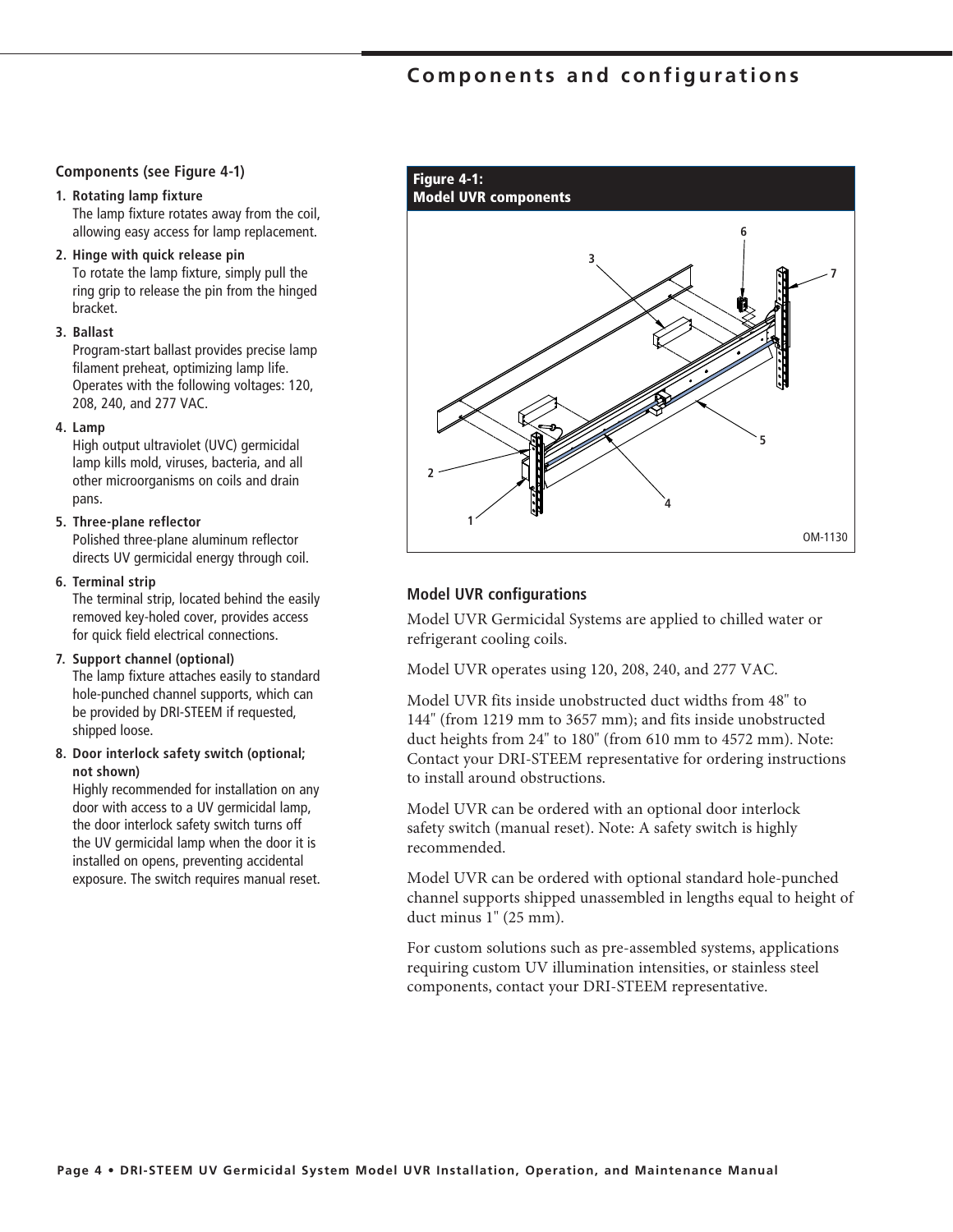### **Installation overview**

#### **General installation information**

- Only a licensed professional trained in HVAC equipment installation and servicing should perform the installation.
- Unit must be installed in accordance with all applicable governing codes.
- Read all safety instructions at the beginning of this manual. Failure to do so could lead to death, personal injury, and/or equipment damage.
- Read the installation manuals for the equipment on which the lamps are being installed for additional information and warnings.
- Product must be connected to a properly grounded and protected power supply source. Wiring and branch circuit protection is provided by the installer per the National Electric Code (NEC) latest edition. The installer provides wiring of the door interlock safety switches and power switch.
- DRI-STEEM strongly recommends installing a door interlock safety switch on all doors accessible to UV germicidal lamps to prevent accidental exposure to UV germicidal light. Direct or reflected exposure to UV germicidal light can cause burns to eyes and skin.
- The following materials can be used as window material in doors to protect against UVC exposure from DRI-STEEM lamps:
	- − Vinyl-Pane film, 4 mil thickness
	- − Polycarbonate, ¼" or 1/8" thickness
	- − Acrylic (Plexiglas), ¼" thickness
	- − Standard window glass, 0.088" thickness minimum

### **W A R N I N G !**

Disconnect electrical power before installation. Contact with energized circuits can cause severe personal injury or death as a result of electrical shock.

This product must be installed by qualified HVAC and electrical contractors and in compliance with local, state, and federal codes. Improper installation may cause property damage, severe personal injury, or death as a result of electric shock, burns, and/or fire.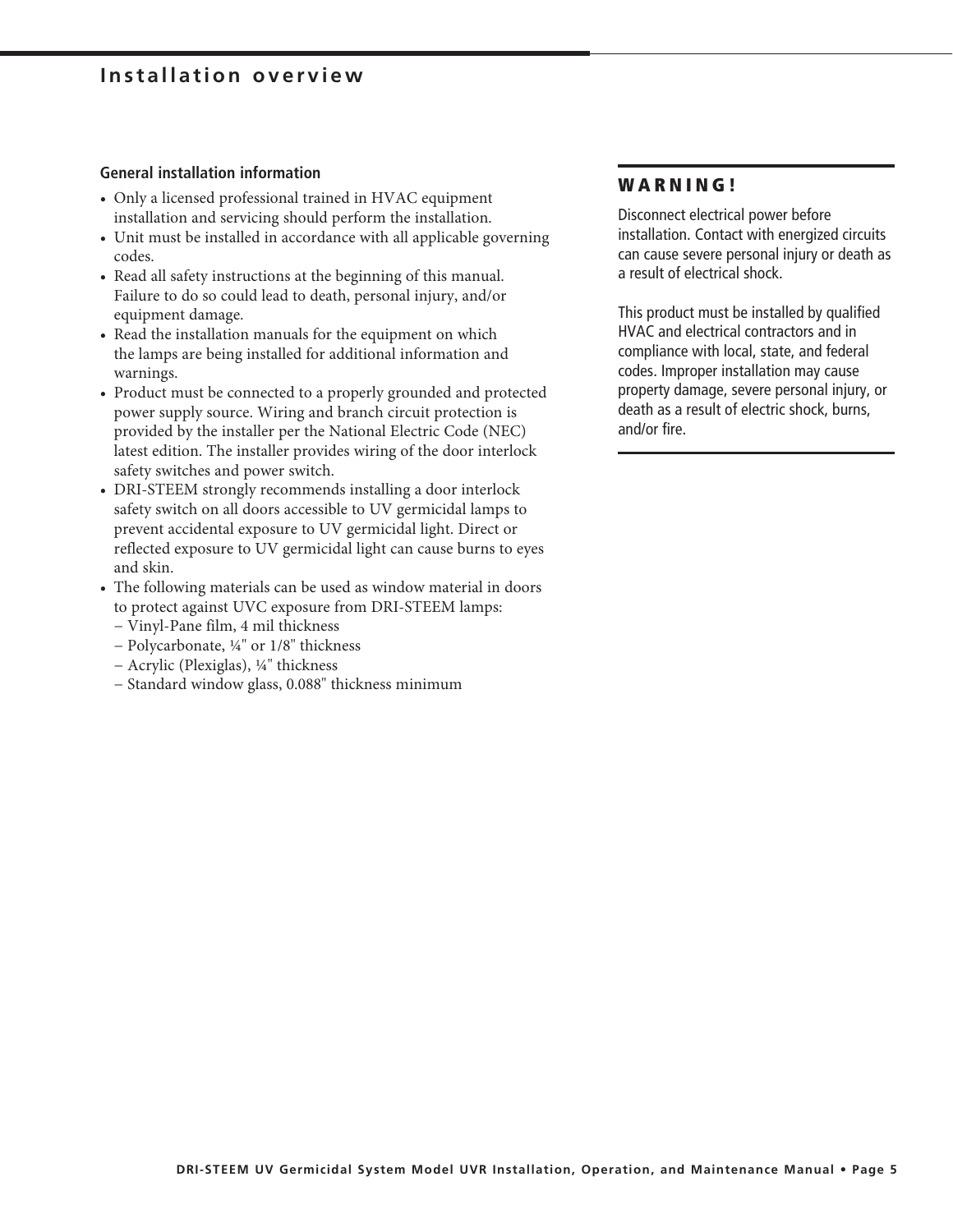### **Installation: Power switch mounting**

### **Mount the power switch (refer to Figure 6-1)**

- 1. Mount the UV Germicidal System power switch assembly on the air handler wall next to the UV Germicidal System access door. Mount the power switch close to the access door and where it is easily visible and at a height easily reached.
- 2. Place the adhesive backed UV warning label on the external side of the UV Germicidal System access door. Position the label so that it is clearly visible.

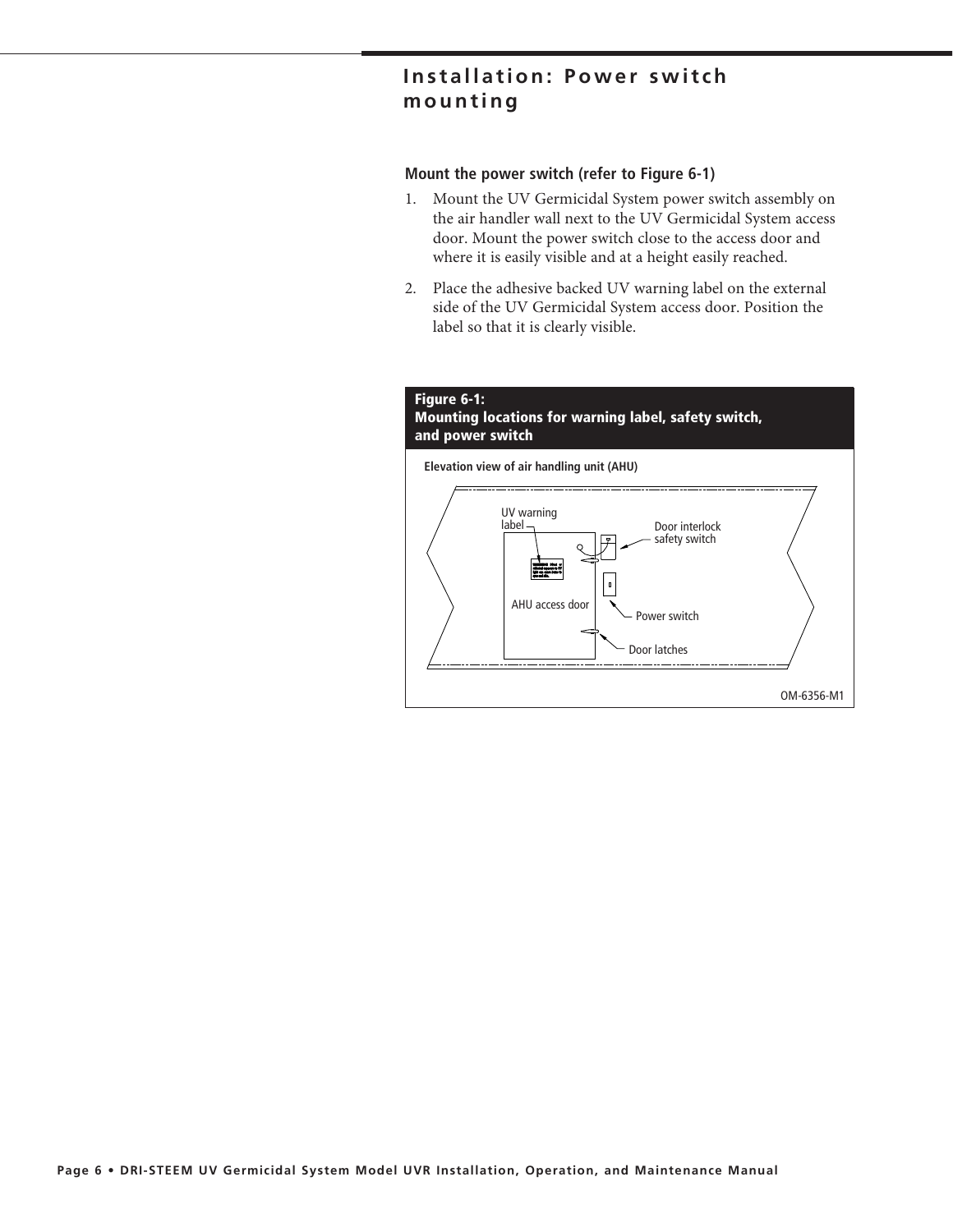### **Installation: Door interlock safety switch**

### **Install the door interlock safety switch**

*Note: A door interlock safety switch may or may not be included with your UV Germicidal System.*

- 1. Select a location on the air handler exterior wall next to the access door to mount the door interlock safety switch. Do not mount the switch center farther than 2.5" (64 mm) from the door opening edge. Select a location that is easily reachable. See Figure 6-1 on the previous page.
- 2. Refer to Figure 7-1. Mount the interlock safety switch to the wall using the 1¼" self-drilling screws. Do not overtighten screws.
- 3. Remove the switch key from the interlock safety switch.
- 4. Remove switch key cover from the switch key.
- 5. Attach the switch key bracket to the switch key using the 3/8" thread-cutting screws.
- 6. Replace the switch key plastic cover.
- 7. Loop the lanyard through the 3/8" holes on the switch key bracket.
- 8. Attach the other end of the lanyard to the door bracket using a 3/8" thread-cutting screw.
- 9. Insert the switch key into the interlock safety switch.
- 10. Mount the door bracket to the door exterior using 1¼" selfdrilling screws.

**Important:** Be sure to line up the door bracket with the interlock safety switch so that the switch key pulls straight out of the interlock safety switch when opening the door. See Figure 7-2.



### **W A R N I N G !**

DRI-STEEM strongly recommends installing door interlock safety switches on all doors accessible to UV germicidal lamps to prevent accidental exposure to UV germicidal light. Direct or reflected exposure to UV germicidal light can cause severe bodily injury and/or burns to eyes and skin.

**Important:** DRI-STEEM's door interlock safety switch is a NEMA-4 switch, suitable for outdoor mounting in temperatures of -22 °F to 176 °F (-30 °C to 80 °C). The switch can be purchased from DRI-STEEM.

**Important:** The switch key must be inserted into the interlock safety switch to power the UV Germicidal System.

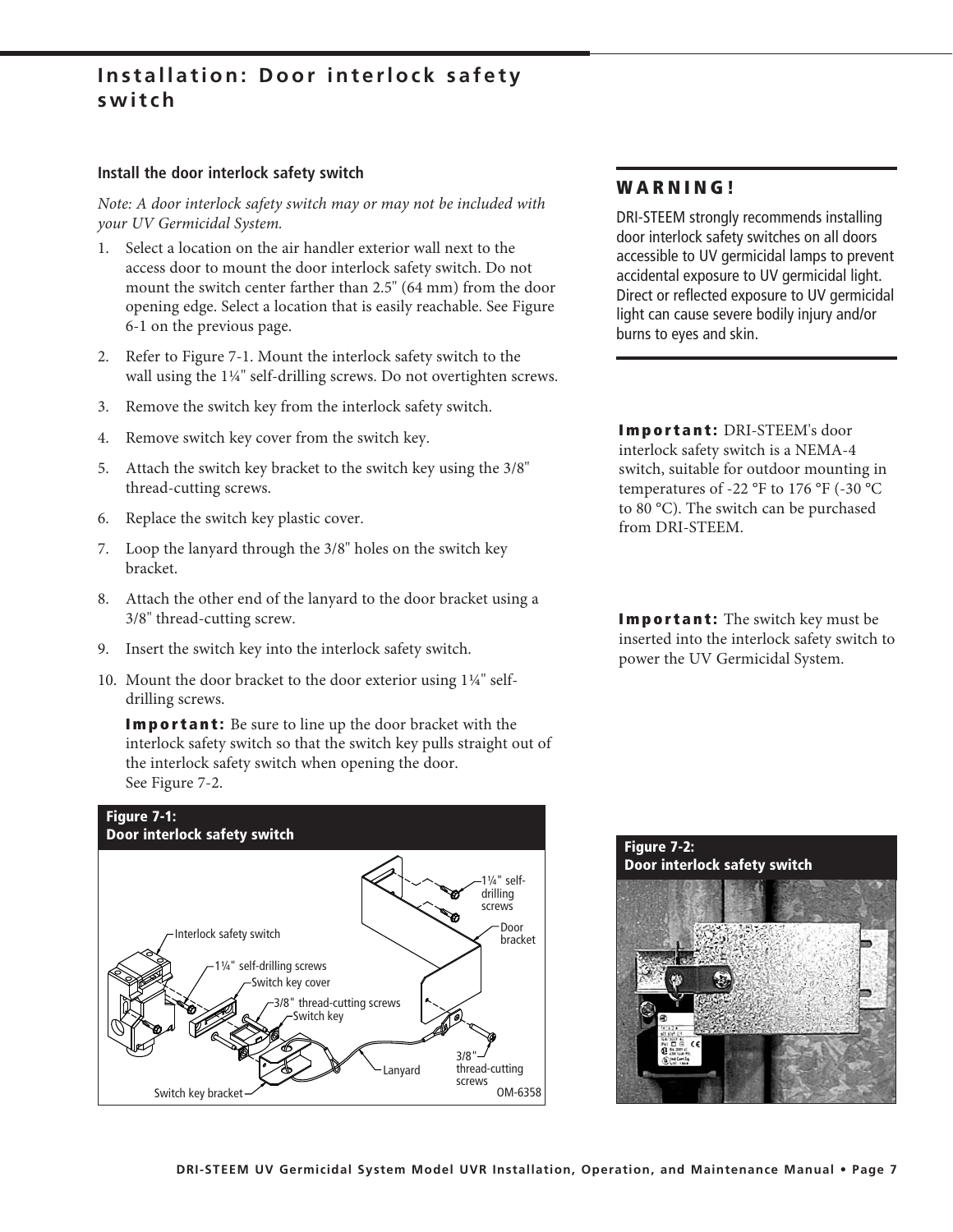### **Installing fixtures in racks**

**Important:** Do not overtighten selfdrilling screws.







#### **Installing a single rack of Model UVR lamp fixtures**

- 1. See Figure 8-3 for required clearances. Determine the proper distance from the downstream face of the cooling coil to mount the Model UVR rack system. DRI-STEEM recommends a distance of 12" to 24" (305 mm to 610 mm) from the downstream face of the cooling coil. See Figure 8-5. Maintain 24" (305 mm) minimum between Model UVR and downstream humidification dispersion assemblies; if unable to do this, contact DRI-STEEM.
- 2. Support lamp fixtures using standard  $1-5/8" \times 1-5/8"$  support channels with 1-7/8" hole spacing. Support channel hole diameter is 9/16".



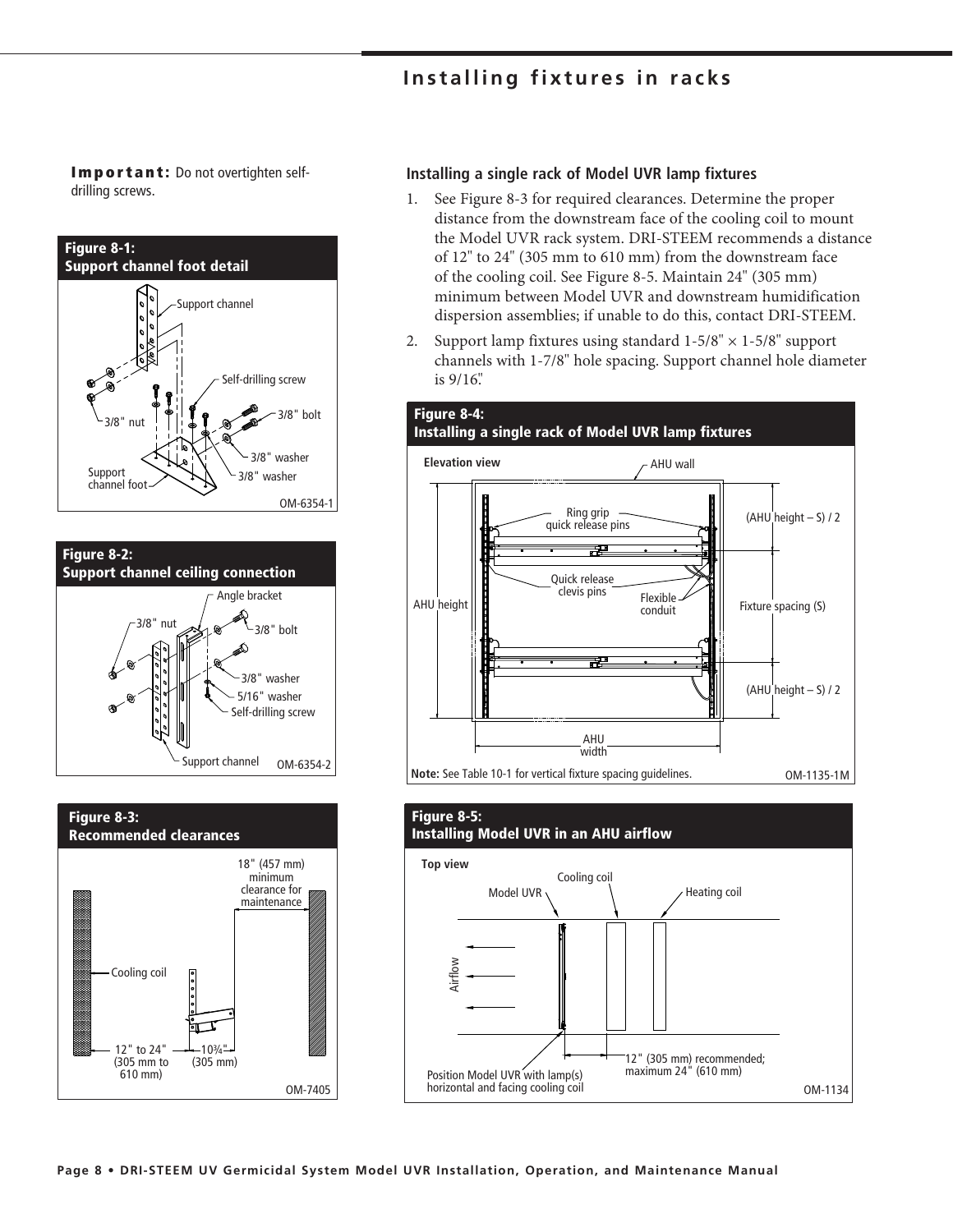### **Installing fixtures in racks**



- 3. The on-center distance between the two support channels is equal to dimension A as shown in Figure 9-1 and Table 9-1. Keep in mind that the entire fixture assembly should be centered in the duct as shown in Figure 8-4 on the previous page.
- 4. Refer to Figure 8-1. Mount each support channel foot to the AHU floor using the self drilling screws provided. Do not overtighten screws. Make sure screws protruding through metal do not cause damage to other items.

**Important:** When support channels are located within the drain pan, do not drill into the drain pan. Use other methods to secure the upright supports.

- 5. Mount the strut channel vertically in each support channel foot using the supplied 3/8" bolts and 3/8" spring nuts.
- 6. Refer to Figure 8-2. Secure the top of the strut to the AHU roof using the supplied angle bracket and hardware as shown.
- 7. Refer to Figure 8-4. Mount each Model UVR fixture to the strut channel using the four quick release pins. Vertically space each fixture using Table 10-1 on the next page.

**Important:** The UVR fixture can be rotated 180° to allow the end of the fixture with the terminal strip to be near the electrical supply.

### **Installing two racks side by side**

- 1. Mount both rack assemblies as shown in Figure 10-1 on the next page.
- 2. Ensure that there is a 1.5" (38 mm) minimum gap between the two middle support channels.

| <b>Table 9-1:</b><br><b>Center-to-center distance between</b><br>support channels |            |         |      |
|-----------------------------------------------------------------------------------|------------|---------|------|
|                                                                                   | Coil width | A       |      |
| ft                                                                                | m          | inches  | mm   |
| 4.0                                                                               | 1.22       | 43.625  | 1108 |
| 4.5                                                                               | 1.37       | 50.625  | 1286 |
| 5.0                                                                               | 1.52       | 56.625  | 1438 |
| 5.5                                                                               | 1.68       | 62.625  | 1591 |
| 6.0                                                                               | 1.83       | 68.625  | 1743 |
| 6.5                                                                               | 1.98       | 74.625  | 1895 |
| 7.0                                                                               | 2.13       | 80.625  | 2048 |
| 7.5                                                                               | 2.28       | 86.625  | 2200 |
| 8.0                                                                               | 2.44       | 92.625  | 2353 |
| 8.5                                                                               | 2.59       | 98.625  | 2505 |
| 9.0                                                                               | 2.74       | 104.625 | 2657 |
| 9.5                                                                               | 2.89       | 110.625 | 2810 |
| 10.0                                                                              | 3.05       | 116.625 | 2962 |
| 10.5                                                                              | 3.20       | 126.625 | 3165 |
| 11.0                                                                              | 3.35       | 124.625 | 3318 |
| 11.5                                                                              | 3.50       | 50.625  | 3470 |
| 12.0                                                                              | 3.66       | 50.625  | 3623 |
| Note:<br>Verify fixture width before installing support channels.                 |            |         |      |

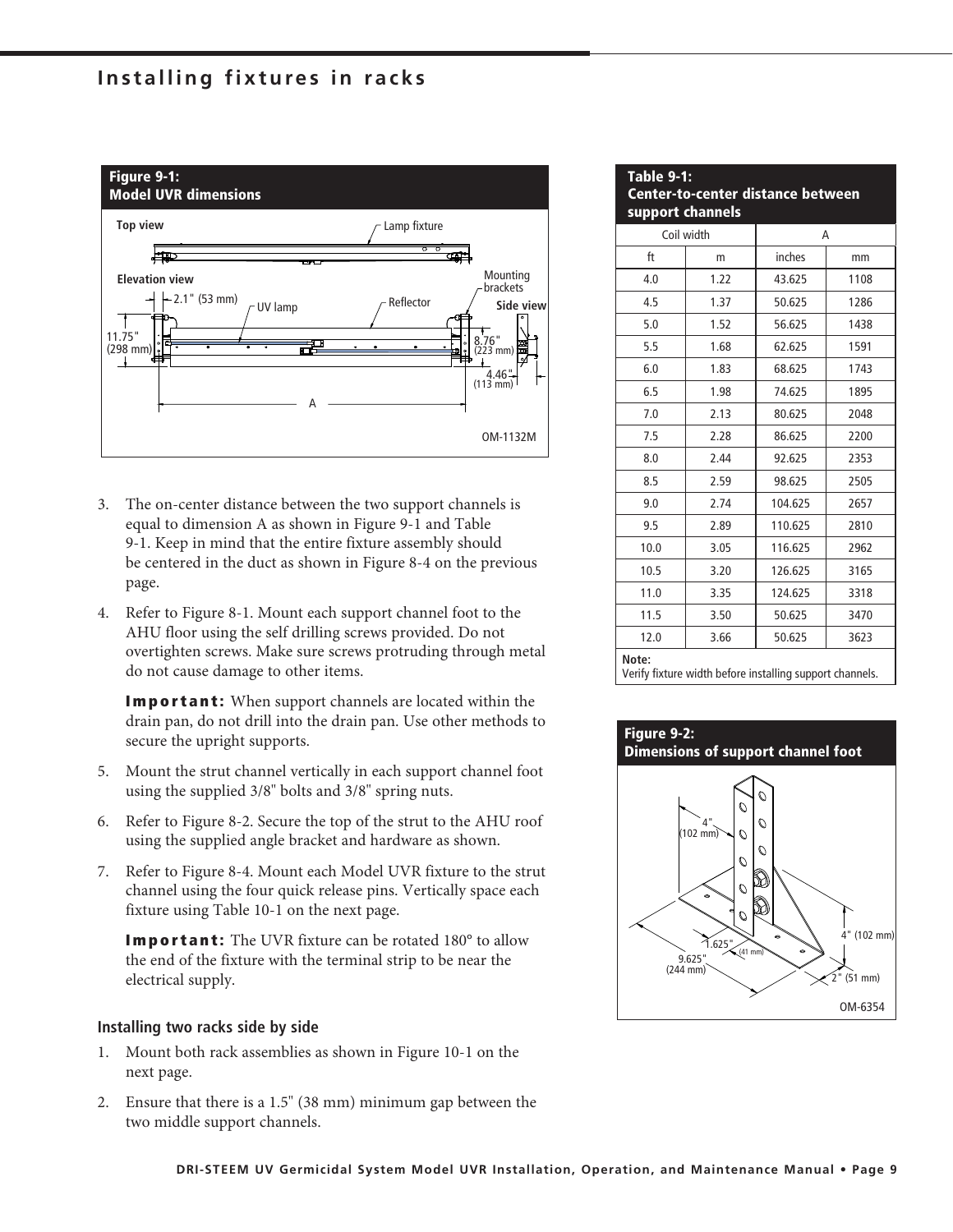### **Installing fixtures in racks**



### **Table 10-1: Model UVR fixture row vertical spacing (see Figure 8-4)**

| AHU, duct, or coil height |              | Number of    | Spacing between fixture rows (S)<br>$S = AHU$ or duct height $\div$ number of fixture rows |                   | Spacing between fixture and<br>AHU/duct floor or ceiling (1/2S) |            |
|---------------------------|--------------|--------------|--------------------------------------------------------------------------------------------|-------------------|-----------------------------------------------------------------|------------|
| ft                        | m            | fixture rows | inches                                                                                     | mm                | inches                                                          | mm         |
| 2 to 5                    | 0.6 to 1.52  |              | Center vertically                                                                          | Center vertically |                                                                 |            |
| 5.5 to $6$                | 1.52 to 1.83 | 2            | 30 to 36                                                                                   | 762 to 914        | 15 to 18                                                        | 381 to 457 |
| 6 to 7                    | 1.83 to 2.13 | 2            | 36 to 42                                                                                   | 914 to 1067       | 18 to 21                                                        | 457 to 533 |
| $7$ to $8$                | 2.13 to 2.44 | 2            | 42 to 48                                                                                   | 1067 to 1219      | 21 to 24                                                        | 533 to 610 |
| 8 to 9                    | 2.44 to 2.74 | 2            | 48 to 54                                                                                   | 1219 to 1372      | 24 to 27                                                        | 610 to 686 |
| 9 to 10                   | 2.74 to 3.05 | 2            | 54 to 60                                                                                   | 1372 to 1524      | 27 to 30                                                        | 686 to 762 |
| 10.5 to 11                | 3.05 to 3.35 | 3            | 40 to 44                                                                                   | 1016 to 1118      | 20 to 22                                                        | 508 to 559 |
| 11 to 12                  | 3.35 to 3.66 | 3            | 44 to 48                                                                                   | 1118 to 1219      | 22 to 24                                                        | 559 to 610 |
| 12 to 13                  | 3.66 to 3.96 | 3            | 48 to 52                                                                                   | 1219 to 1321      | 24 to 26                                                        | 610 to 660 |
| 13 to 14                  | 3.96 to 4.27 | 3            | 52 to 56                                                                                   | 1321 to 1422      | 26 to 28                                                        | 660 to 711 |
| 14 to 15                  | 4.27 to 4.57 | 3            | 56 to 60                                                                                   | 1422 to 1524      | 28 to 30                                                        | 711 to 762 |

#### **Notes:**

Center entire assembly within coil height and width.

Follow fixture row spacing guidelines in this table; however, positioning does not need to be exact.

If AHU or duct height is significantly more than coil height, use coil height for calculating S.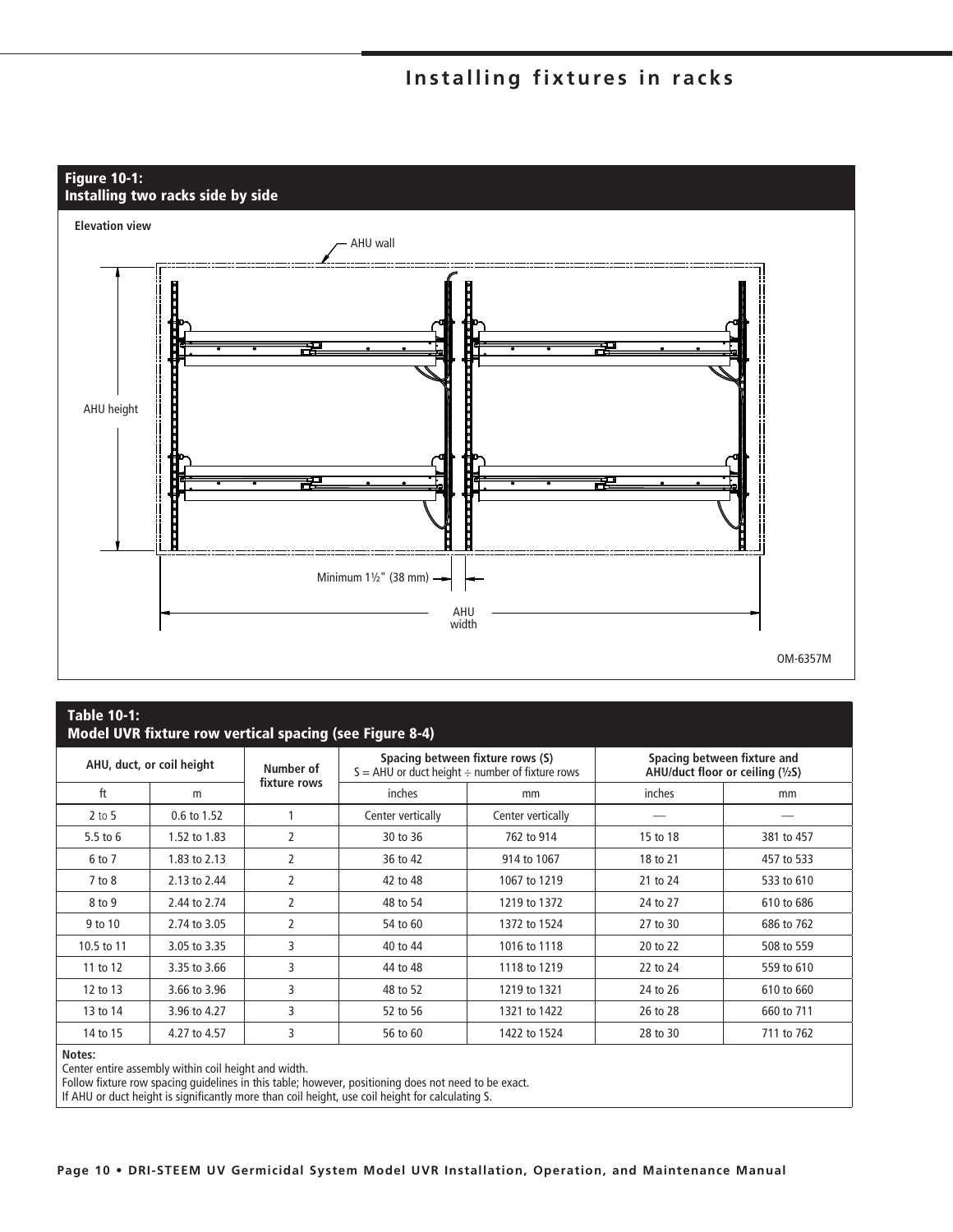### **Installation: Electrical connections**

### **Make electrical connections**

- 1. Refer to the wiring diagram supplied with your Model UVR Germicidal System.
- 2. The units must be wired such that the air handler disconnect switch is also the disconnect switch for the UV Germicidal System. Additionally, to prevent accidental exposure to UV germicidal light, DRI-STEEM strongly recommends installing door interlock safety switches (available from DRI-STEEM) on any access panel door within view of the UV germicidal lamps. See Page 7 for instructions.
- 3. Route power to the Model UVR power switch.
- 4. Route power from the Model UVR power switch to the Model UVR fixtures.
- 5. To remove the fixture cover, loosen all four fixture cover retaining screws (the screws do not have to be removed from the fixture). Slide the fixture cover over and remove from the fixture. See Figure 11-1.
- 6. Route flexible conduit (provided by installer) as shown in Figure 11-2. The flexible conduit must be connected to the bottom knockouts of the fixture. Allow enough of a loop in the conduit so that each Model UVR fixture can rotate for easy lamp replacement.
- 7. Run wiring from the power source through the conduit and into the fixture. Connect wiring to the fixture terminal block. Fixtures must be grounded.
- 8. Figure 11-2 shows a method of routing supply power from the power source to the top fixture terminal block and then to the bottom fixture terminal block. Another method is to bring power to a junction box inside the AHU. Power conduit is then branched off from the junction box to each fixture. **Note:** Be sure to loop the conduit and connect to the bottom of each lamp fixture to allow for fixture rotation.
- 9. Shield non-metallic components (such as electrical wires and fan belts) that receive direct or reflected UV illumination with aluminum tape, sheet metal, or conduit.

### **Figure 11-1: Removing fixture cover**



### **Figure 11-2: Routing flexible conduit**



### **Figure 11-3: Quick-release pin**

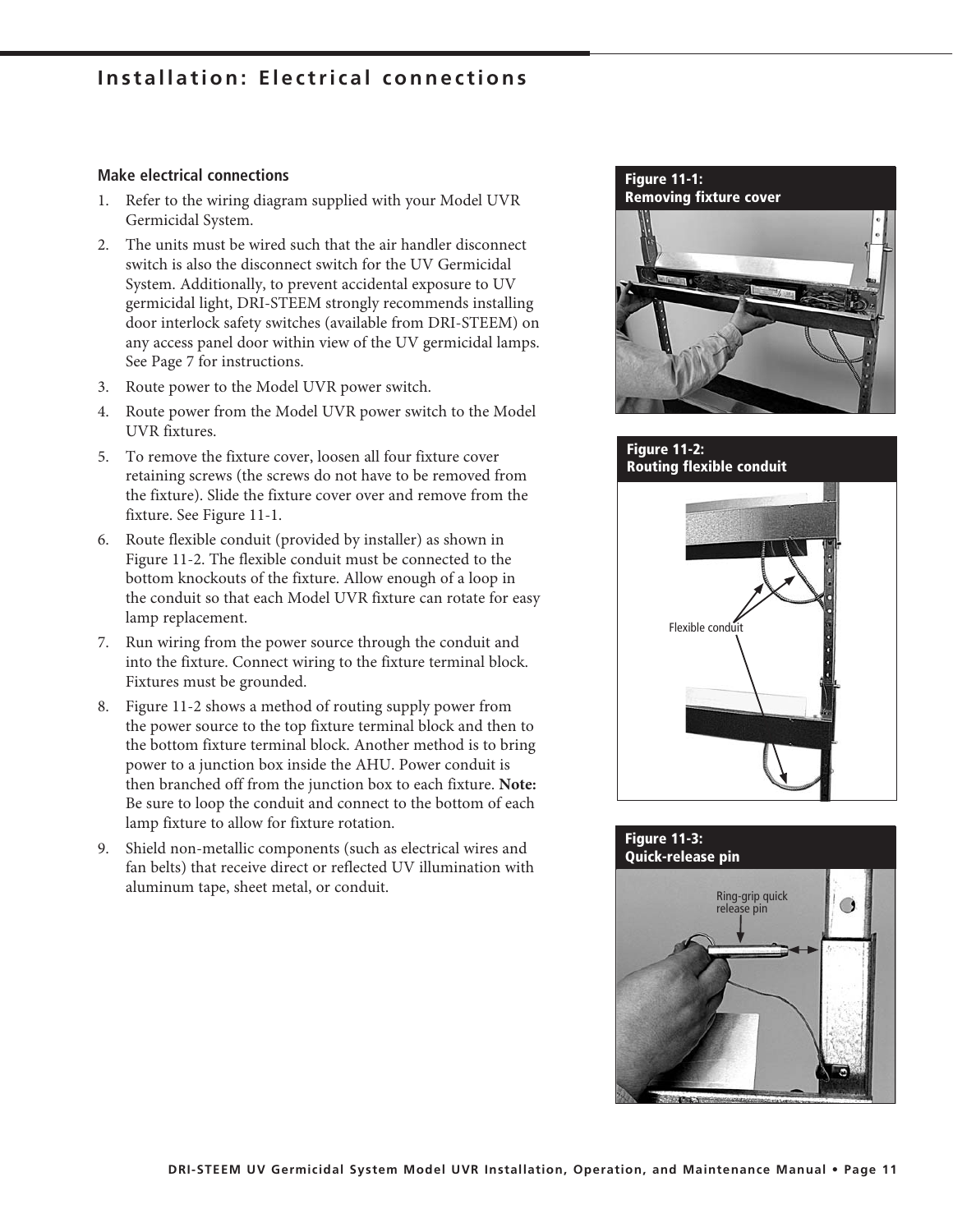

### **120V wiring diagram**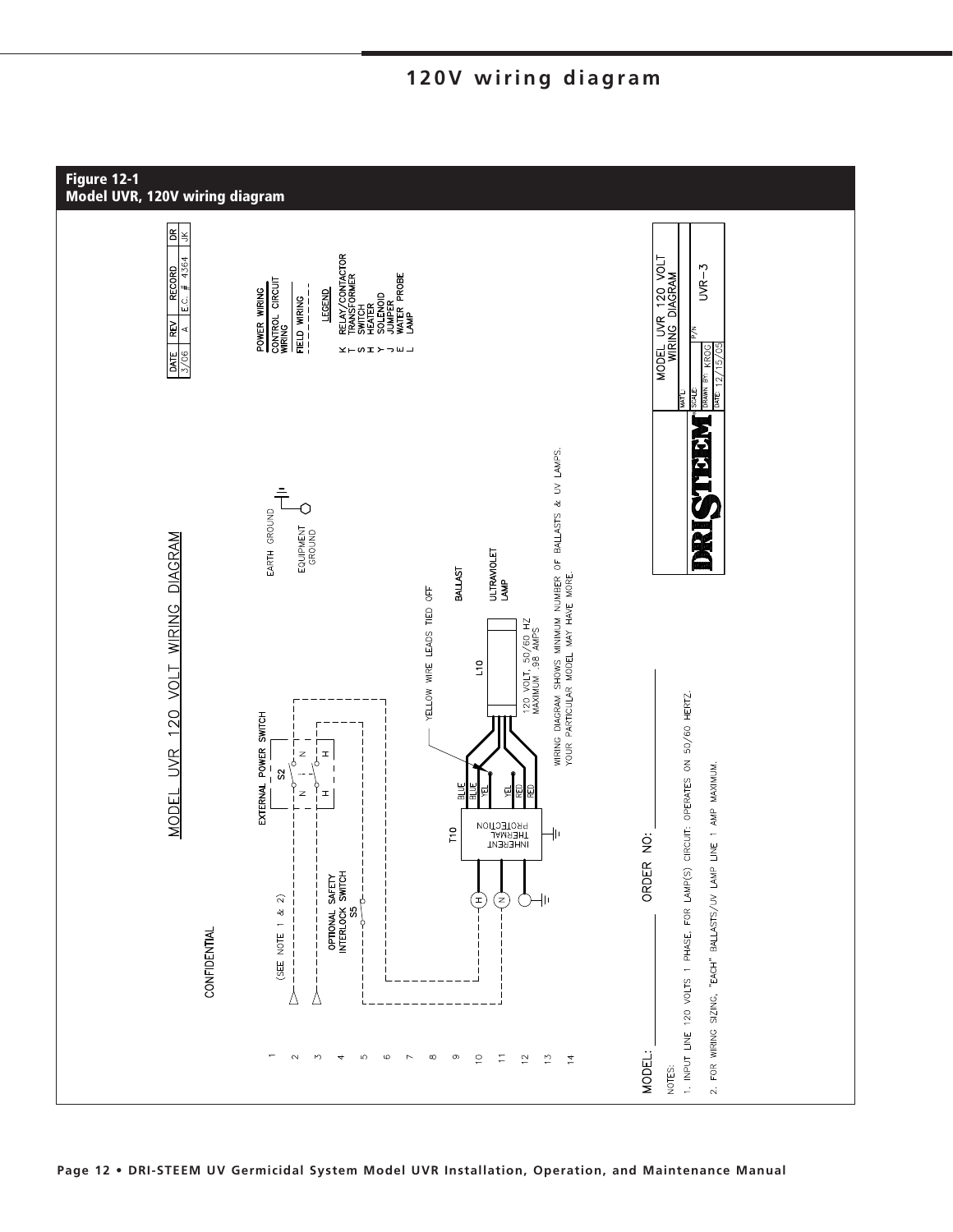### **208V, 240V, 277V wiring diagram**

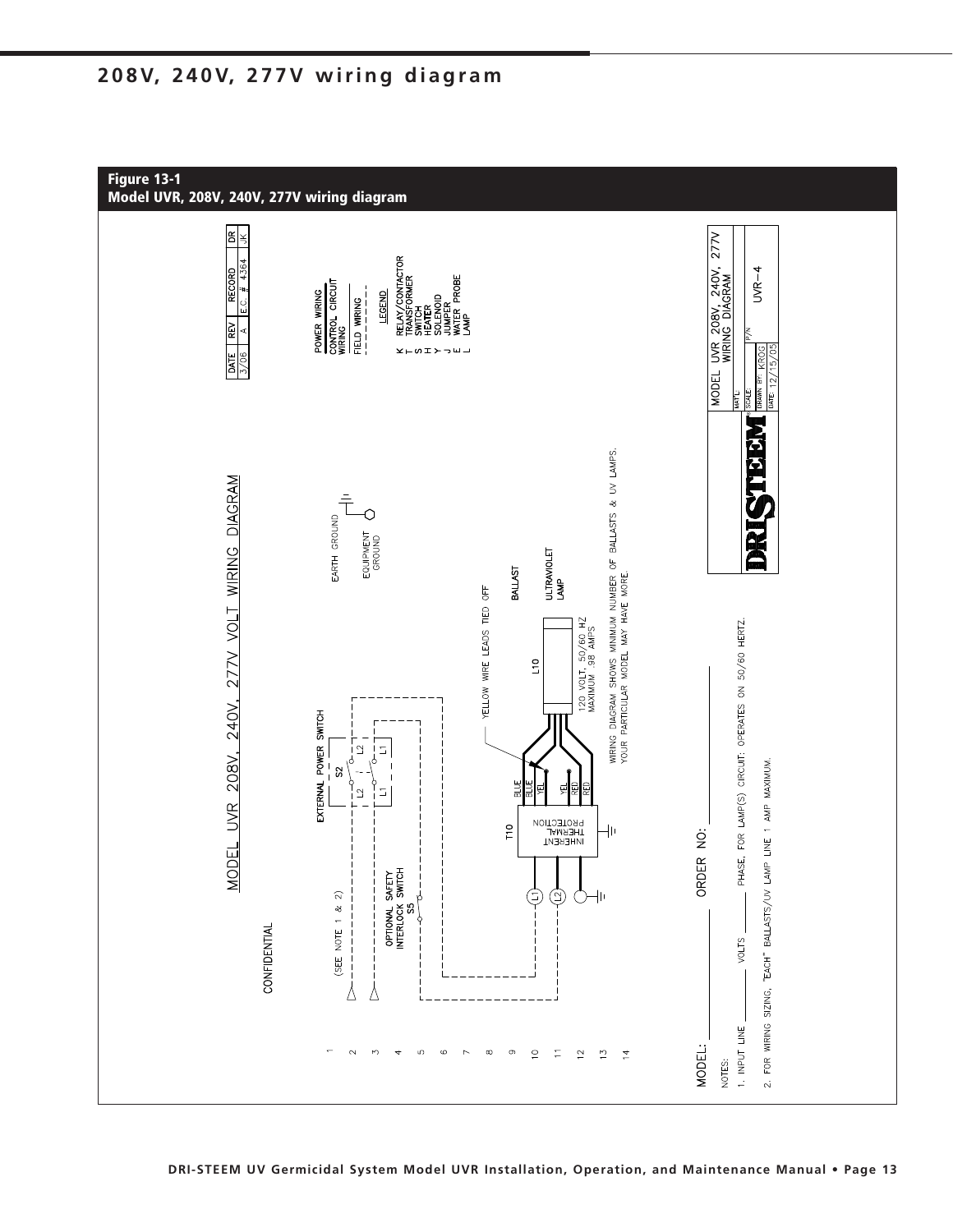### **Lamp installation**







**CAUTION!** Do not touch lamp glass. Touching lamp glass can cause lamp failure. If lamp has been touched, clean lamp immediately with isopropyl alcohol to minimize lamp damage. Wear clean cotton gloves when handling lamps or hold lamp using a clean cotton cloth.

**CAUTION!** Do not touch lamp lead wires when handling lamp to prevent lead wire damage.

#### **Install lamp**

- 1. Remove the top ring-grip quick release pin on each end of the fixture while supporting the fixture. See Figure 11-3 on Page 11.
- 2. Carefully rotate the fixture until it stops. See Figure 14-1.
- 3. Remove protective film from reflector.
- 4. Remove the lamps from the shipping packaging. Use ceramic ends of lamp when handling — do not touch the lamp's glass tube.
- 5. Insert lamp pins into lamp socket. See Figure 14-2.
- 6. Secure the non-pin end into the spring clip holder. See Figure 14-3.
- 7. Use alcohol to remove any dirt and/or fingerprints from the lamp.
- 8. Rotate the fixture back up and re-insert the quick release pins.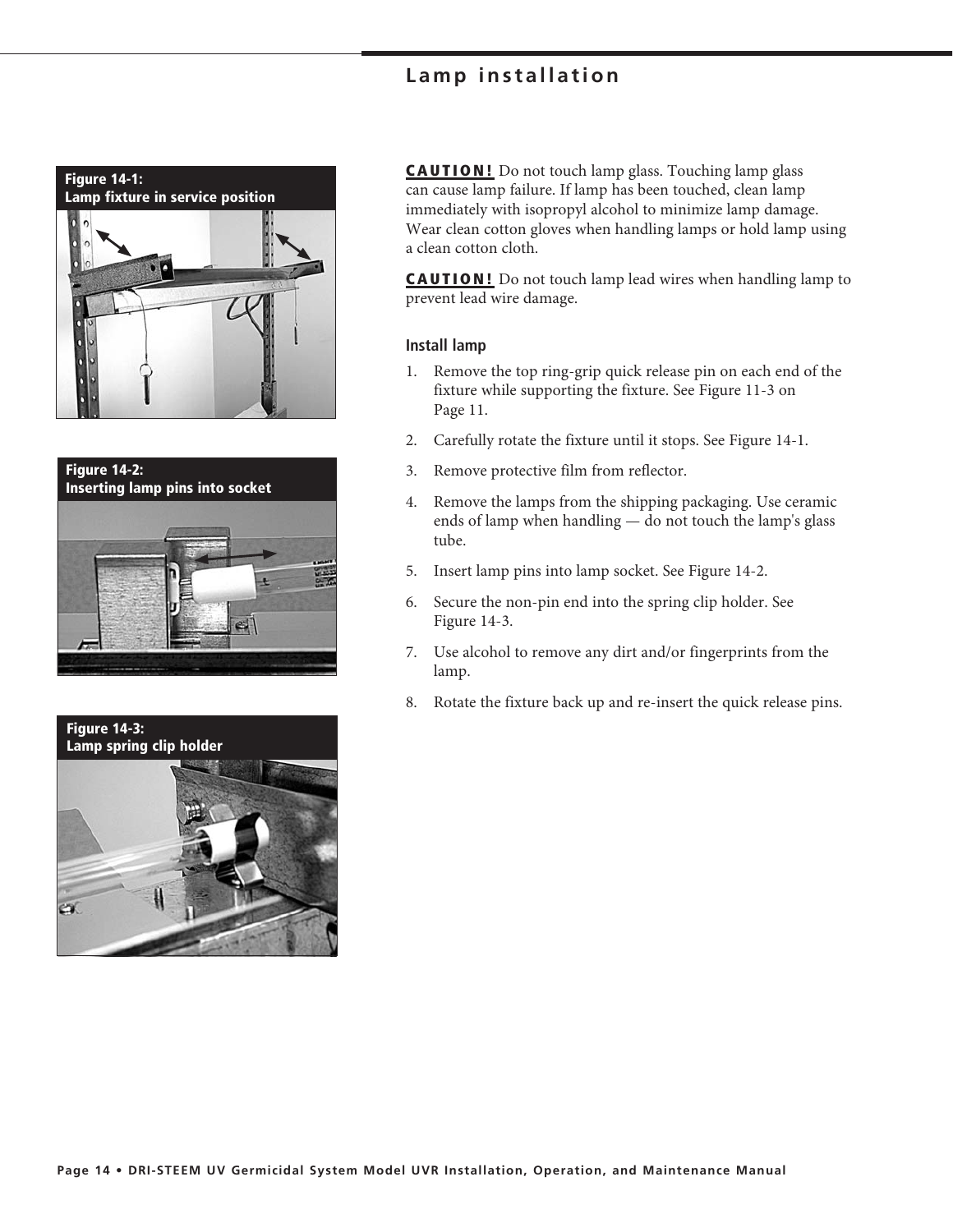### **Lamp operation**

#### **Check lamp operation**

The preferred method for checking lamp operation is to measure lamp current draw using a clamp-on ammeter. The ammeter must be capable of measuring 10 mA and above. To prevent exposure to harmful UV germicidal light during this procedure, personnel should be shielded from UVC exposure. One approach is to read the ammeter in a location where there is no direct or reflected UVC illumination. To measure the lamp current draw:

- 1. Shut off power to the HVAC equipment.
- 2. Locate the hot and neutral wires providing power to the UV lamps.
- 3. Place the clamp-on ammeter around either the hot or neutral wire. Make sure the ammeter is set to read amps in the mA range. Prepare for turning on the lamps by moving to an area shielded from UVC illumination once the power is turned on.
- 4. Next, turn the HVAC equipment power on.
- 5. If the lamps have been installed correctly and are drawing power, the amp reading will be equal to the rating on the unit label.

**Note:** When taking the amp reading, make sure the UV lamp is the only active electrical component on the circuit.

6. If the lamp is operating correctly, remove the ammeter from the wiring. If the lamp is not operating correctly, refer to the Troubleshooting section on Page 17.

The following materials can be installed on the service access door as window material to protect against UVC exposure from DRI-STEEM lamps. This will allow for quick determination of lamp operation:

- − Vinyl-Pane film, 4 mil thickness
- − Polycarbonate, ¼" or 1/8" thickness
- − Acrylic (Plexiglas), ¼" thickness
- − Standard window glass, 0.088" thickness minimum

### **Keep lamp and reflector clean**

If lamp gets dirty, wear cotton gloves and wipe lamp from connector to connector with a soft moist cloth. Moisten cloth with isopropyl alcohol to remove fingerprints from lamp. Do not touch lamp lead wires when handling lamp to prevent lead wire damage.

Clean reflector using a soft moist cloth.

### **W A R N I N G !**

UVC light is harmful to skin and eyes and can cause short- and long-term serious skin damage, burns, and eye injury either from direct or reflected exposure. Do not operate within energized lamp's illumination (direct or reflected) without personal protective equipment such as UVC blocking face shield, gloves, and skin protection. (Sunglasses and sunscreen do not protect against injury caused by UVC light.) Turn off all lamps before installing, replacing, cleaning or performing any maintenance near fixtures.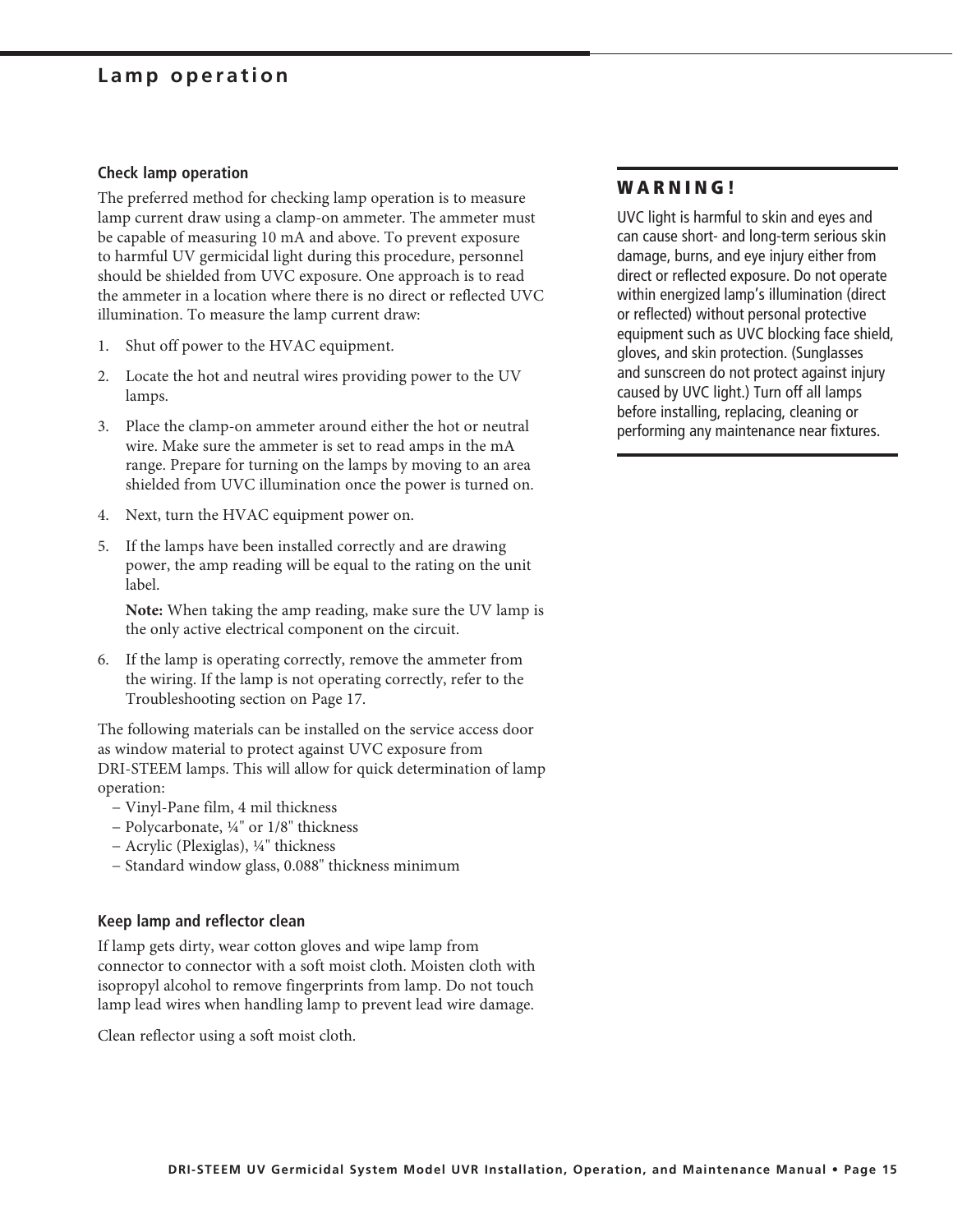### **Lamp replacement**

**Figure 16-1: Disconnecting quick connects from ballast leads**



#### **Lamp replacement instructions**

- 1. Replace UV germicidal lamps after 13,000 hours of operation (approximately 1.5 years of operation).
- 2. Shut off power to the UV lamps before entering the AHU. Wait several minutes for the lamps to cool before proceeding.
- 3. Remove the top ring-grip quick release pin on each end of the fixture while supporting the fixture. See Figure 11-3.
- 4. Carefully rotate the fixture back until it stops. See Figure 14-1.
- 5 Remove the lamp non-pin end from the spring clip holder. See Figure 14-3.
- 6. Disconnect the lamp socket end from the lamp socket. See Figure 14-2.
- 7. Remove new lamp from the shipping packaging. Use ceramic ends of lamp when handling — do not touch the lamp's glass tube.
- 8. Insert lamp pins into lamp socket. See Figure 14-2.
- 9. Secure the non-pin end into the spring clip holder. See Figure 14-3.
- 10. Use alcohol to remove any dirt and/or fingerprints from the lamp.
- 11. Rotate the fixture back up and re-insert the quick release pins. See Figure 11-3.
- 12. Exit the AHU and close all access doors.
- 13. Reconnect the door interlock safety switch, if provided.
- 14. Turn on power to the UV germicidal lamps.
- 15. Recheck for proper operation per the instructions on Page 15.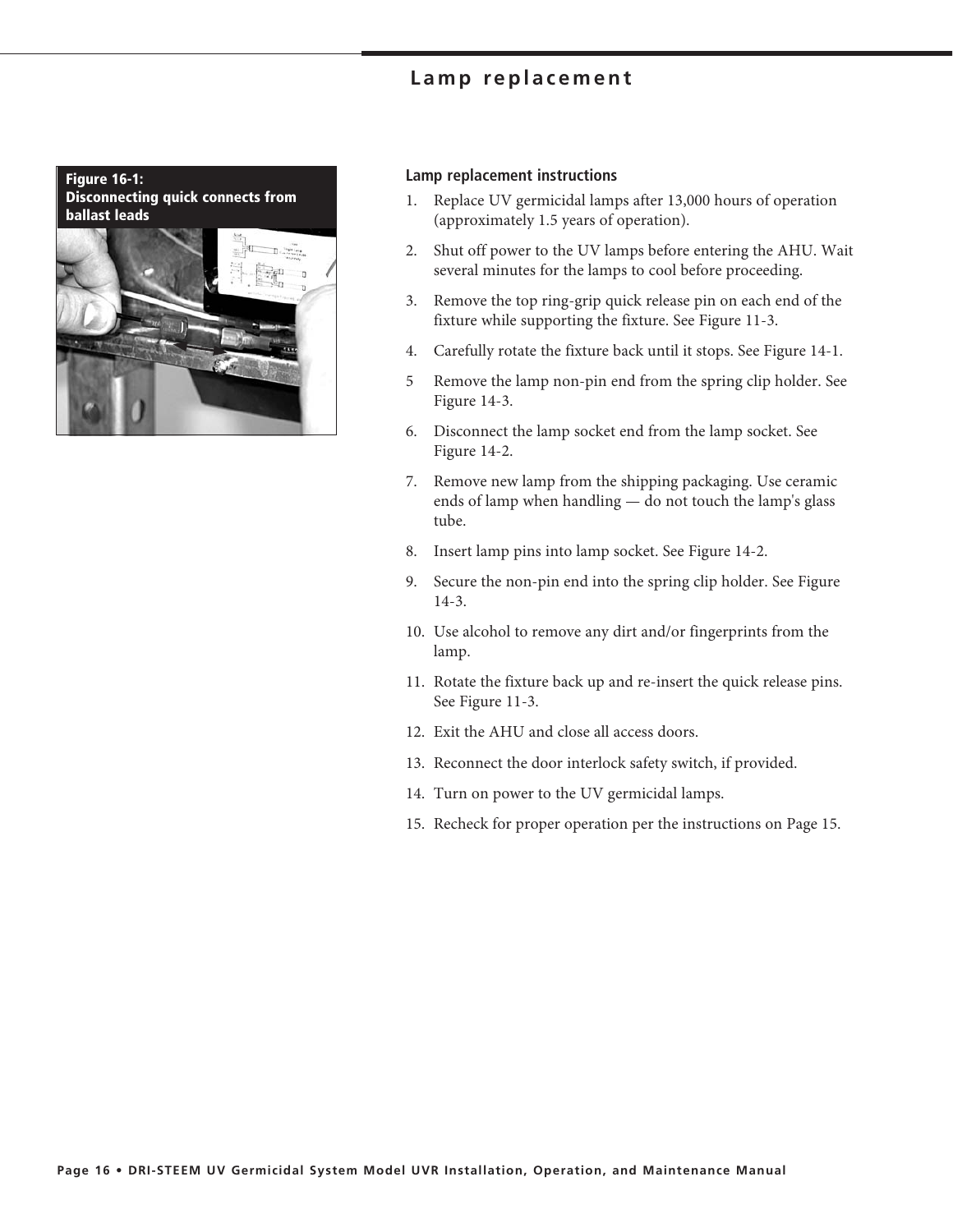### **Ballast replacement, lamp disposal**

#### **Ballast replacement instructions**

- 1. Shut off power to the UV germicidal lamps before entering the duct.
- 2. Loosen all four fixture cover retaining screws (the screws do not have to be removed from the fixture). Slide the fixture cover over and remove from the fixture. See Figure 11-1.
- 3. Disconnect all seven quick connects from the ballast leads. See Figure 16-1.
- 4. Unscrew the ballast mounting nuts and remove the ballast from the fixture. See Figure 17-1.
- 5. Replace with new ballast and secure to the fixture with the mounting nuts.
- 6. Reconnect the ballast lead quick connects to the corresponding power and lamp leads.

**Important:** Make sure to match the ballast lead color to the corresponding power and lamp lead color.

7. Replace the fixture cover and secure with the retaining screws.

**Note:** Ballasts contain no PCBs and may be recycled or disposed of as non-hazardous material.

#### **Lamp disposal**

As with fluorescent lamps, UV germicidal lamps contain mercury and must be disposed of properly. **Do not throw old lamps into the trash.** Many communities have agencies that accept mercury along with other materials — such as old paints, solvents, etc. — that require special disposal. Please contact your municipal or county waste collection agency for proper disposal procedures.

If lamp is broken, **do not use a vacuum cleaner to pick up the waste.** Instead, squeegee the waste (do not sweep) into a plastic bag and seal. Contact your municipal or county waste collection agency for proper disposal procedures.

| <b>Figure 17-1:</b><br><b>Ballast mounting nuts</b> |                                                                                                                                                                                                                                                                                                                                                                                                                                                              |
|-----------------------------------------------------|--------------------------------------------------------------------------------------------------------------------------------------------------------------------------------------------------------------------------------------------------------------------------------------------------------------------------------------------------------------------------------------------------------------------------------------------------------------|
|                                                     | Mounting nuts                                                                                                                                                                                                                                                                                                                                                                                                                                                |
|                                                     |                                                                                                                                                                                                                                                                                                                                                                                                                                                              |
| as finisc forests a frances are                     | <b><i>SIGN THAT S</i></b><br><b>PSB165G5MV</b><br><b>Callis, COLAUGEAN</b><br>In Great Park) The Great Part is<br><b>Stranged Training Project</b><br>SCRAWTS GENERATING CENTRETARY CAN<br><b>Sound Stated &amp;</b><br><b>Steel F. Special</b><br>MAINBOX West MAINTEN SERIES<br><b>MITTLE FOR FORM</b><br>achieve Philadell Bust - Inglishera Factor<br>Farent Foreira<br>a 144 November 2411 E Toda M Due 14<br>statements in the sales<br>1-5-11-ME 6-10 |
|                                                     |                                                                                                                                                                                                                                                                                                                                                                                                                                                              |
|                                                     |                                                                                                                                                                                                                                                                                                                                                                                                                                                              |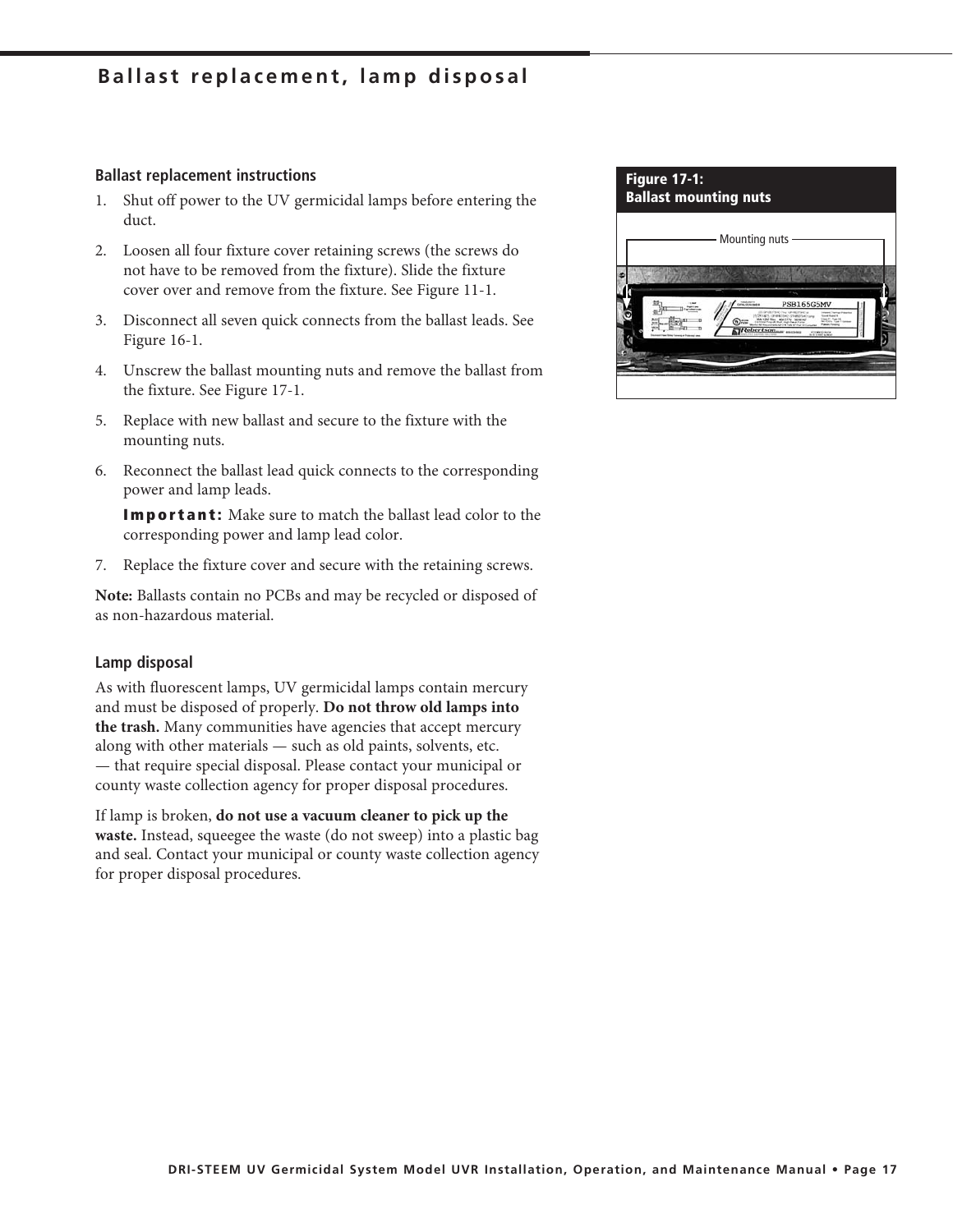## **Troubleshooting, replacement parts**

| <b>Table 18-1:</b><br><b>UV Germicidal Systems troubleshooting</b> |                                                                                                                                                                                                                                                                                                                                                                                                        |  |  |  |
|--------------------------------------------------------------------|--------------------------------------------------------------------------------------------------------------------------------------------------------------------------------------------------------------------------------------------------------------------------------------------------------------------------------------------------------------------------------------------------------|--|--|--|
| Problem                                                            | <b>Recommended action</b>                                                                                                                                                                                                                                                                                                                                                                              |  |  |  |
| No lamps are operating.                                            | • Ensure the UV Germicidal System power switch is in the On position.<br>• If a door interlock safety switch is installed, verify that the switch key is properly seated in the<br>interlock switch (see Figure 7-1 on Page 7 for switch key location).<br>. Verify that the voltage into the system is 120, 208, 240, or 277 VAC.<br>. Verify that the UV Germicidal System has been wired correctly. |  |  |  |
| One or more lamps are not operating<br>while others are operating. | • Verify that lamp is not broken and is properly seated in lamp sockets. If lamp is broken, follow the<br>lamp disposal instructions on Page 17 and replace lamp.<br>• If the lamp is in good working condition, replace the ballast.                                                                                                                                                                  |  |  |  |
| Lamp is dim.                                                       | Replace lamp.                                                                                                                                                                                                                                                                                                                                                                                          |  |  |  |

| <b>Table 18-2:</b><br><b>Model UVR replacement parts</b> |             |  |  |
|----------------------------------------------------------|-------------|--|--|
| <b>Description</b>                                       | Part number |  |  |
| 33" replacement lamp                                     | 406601-033  |  |  |
| 24" replacement lamp                                     | 406601-024  |  |  |
| 17" replacement lamp                                     | 406601-017  |  |  |
| <b>Ballast</b>                                           | 182531-015  |  |  |
| Lamp socket                                              | 182531-010  |  |  |
| Light switch                                             | 408471      |  |  |
| Light switch box                                         | 405800-069  |  |  |
| Light switch box cover                                   | 407134-009  |  |  |
| Safety interlock switch                                  | 408472      |  |  |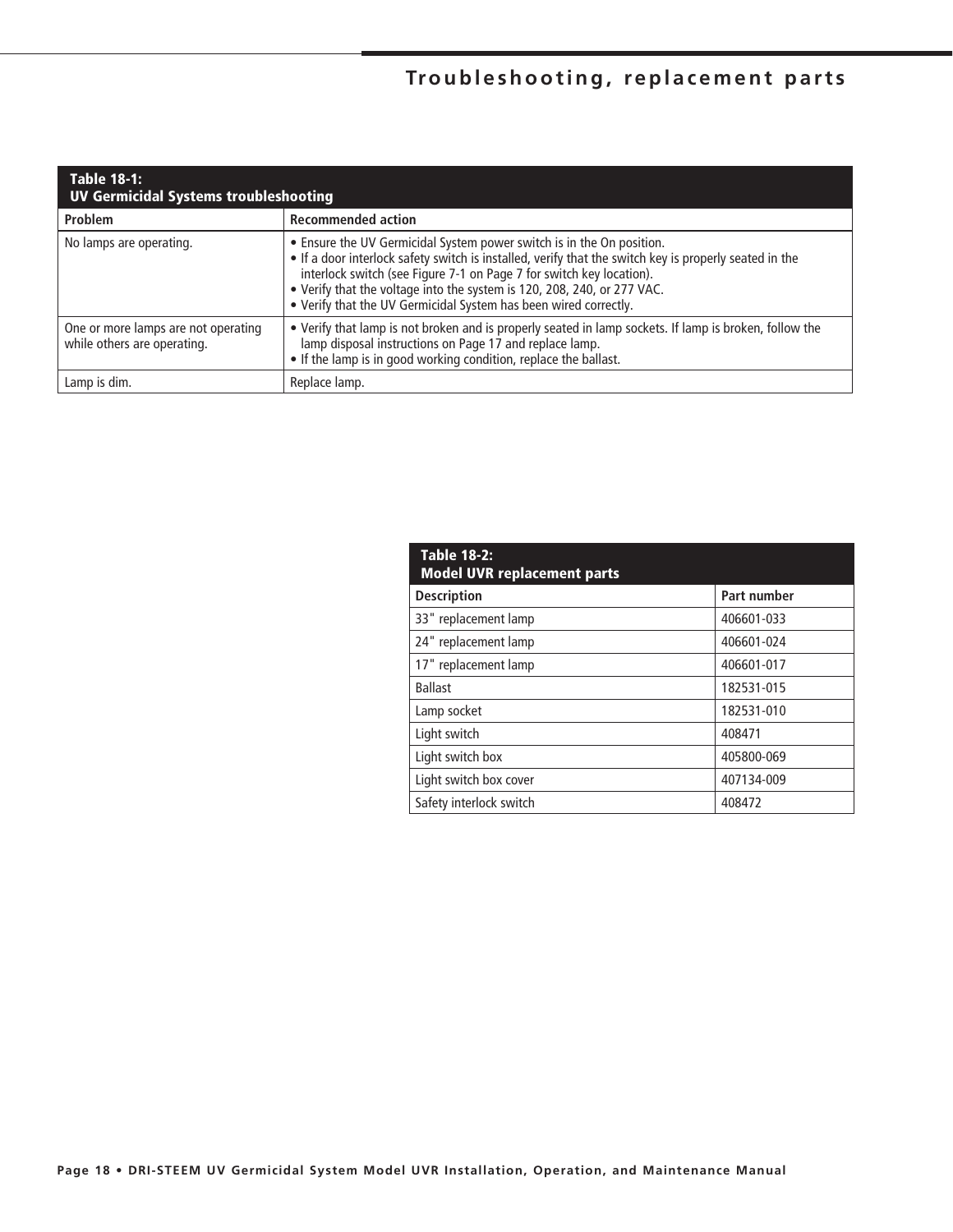## **Lamp replacement record**

| Table 19-1:<br>Lamp replacement record |                    |  |
|----------------------------------------|--------------------|--|
| Date                                   | <b>Dealer name</b> |  |
|                                        |                    |  |
|                                        |                    |  |
|                                        |                    |  |
|                                        |                    |  |
|                                        |                    |  |
|                                        |                    |  |
|                                        |                    |  |
|                                        |                    |  |
|                                        |                    |  |
|                                        |                    |  |
|                                        |                    |  |
|                                        |                    |  |
|                                        |                    |  |
|                                        |                    |  |
|                                        |                    |  |
|                                        |                    |  |
|                                        |                    |  |
|                                        |                    |  |
|                                        |                    |  |
|                                        |                    |  |
|                                        |                    |  |
|                                        |                    |  |
|                                        |                    |  |